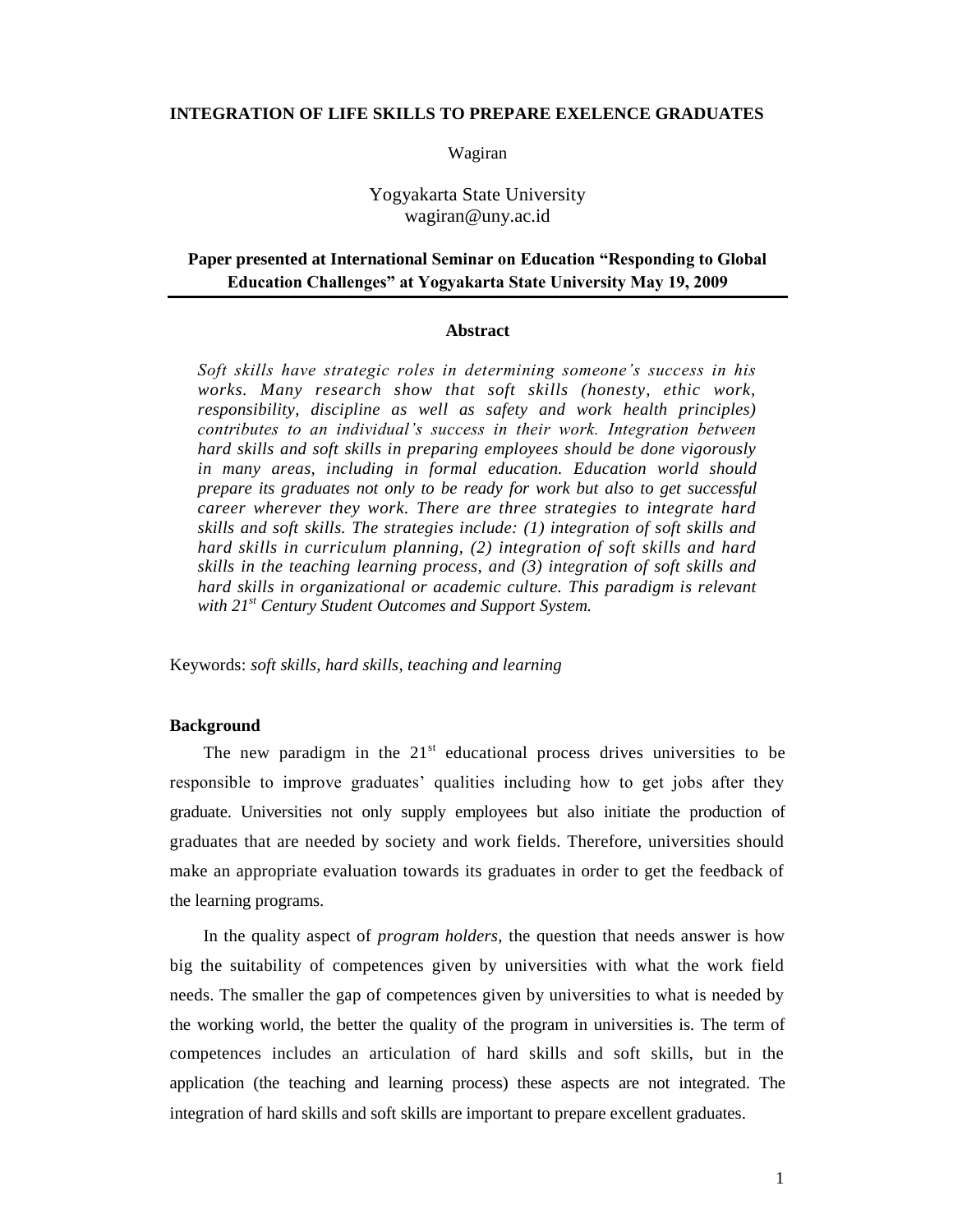# **Analysis**

Soft skills are the cluster of personality traits, social graces, facility with language, personal habits, friendliness, and optimism that mark people to varying degrees [\(www.wikipedia.com\)](http://www.wikipedia.com/). Soft skills complement hard skills, which are the technical requirements of a job. In general, the term soft skills are used to describe onthe-job abilities that go beyond an employee's job description. For example, an engineer's ability to create and read blueprints would generally be described as a hard skill, whereas his or her ability to work effectively with co-workers, communicate with clients and manage projects would be lumped together under the soft skills banner (Berman, 2007).

Hard skills refer to specific skills that are used on specific jobs. For example, being able to back a semi-trailer up to a loading dock without hitting anything or anybody is a hard skill that is necessary to be a truck driver. Reporting to work on time, being able to take direction, and having enough initiative to be productive are soft skills. Most employers prefer to hire polite people that can express themselves, and have an optimistic, friendly attitude [\(http://www.breitlinks.com/careers/soft\\_skills.htm\).](http://www.breitlinks.com/careers/soft_skills.htm)) Soft skills complement hard skills, which are the technical requirements of a job. Employers want employees that have both soft and hard skills.

The Workforce Profile [\(http://www.rediff.com\)](http://www.rediff.com/) defined about 60 "soft skills", which employers seek. They are applicable to any field of work, according to the study, and are the "personal traits and skills that employers state are the most important when selecting employees for jobs of any type."

| 1. Math.           | 15. Writing skills.   | 29. Interpersonal skills.     |
|--------------------|-----------------------|-------------------------------|
| 2. Safety.         | 16. Driver's license. | 30. Motivational skills.      |
| 3. Courtesy.       |                       | 31. Valuing education.        |
| 4. Honesty.        |                       | 32. Personal chemistry.       |
| 5. Grammar.        |                       | 33. Willingness to learn.     |
| 6. Reliability.    |                       | 34. Common sense.             |
| 7. Flexibility.    |                       | 35. Critical thinking skills. |
| 8. Team skills.    |                       | 36. Knowledge of              |
| 9. Eye contact.    |                       | fractions.                    |
| 10. Cooperation.   |                       | 37. Reporting to work on      |
| 11. Adaptability.  |                       | time.                         |
| 12. Follow rules.  |                       | 38. Use of rulers and         |
| 13. Self-directed. |                       | calculators.                  |
| 14. Good attitude. |                       | 39. Good personal             |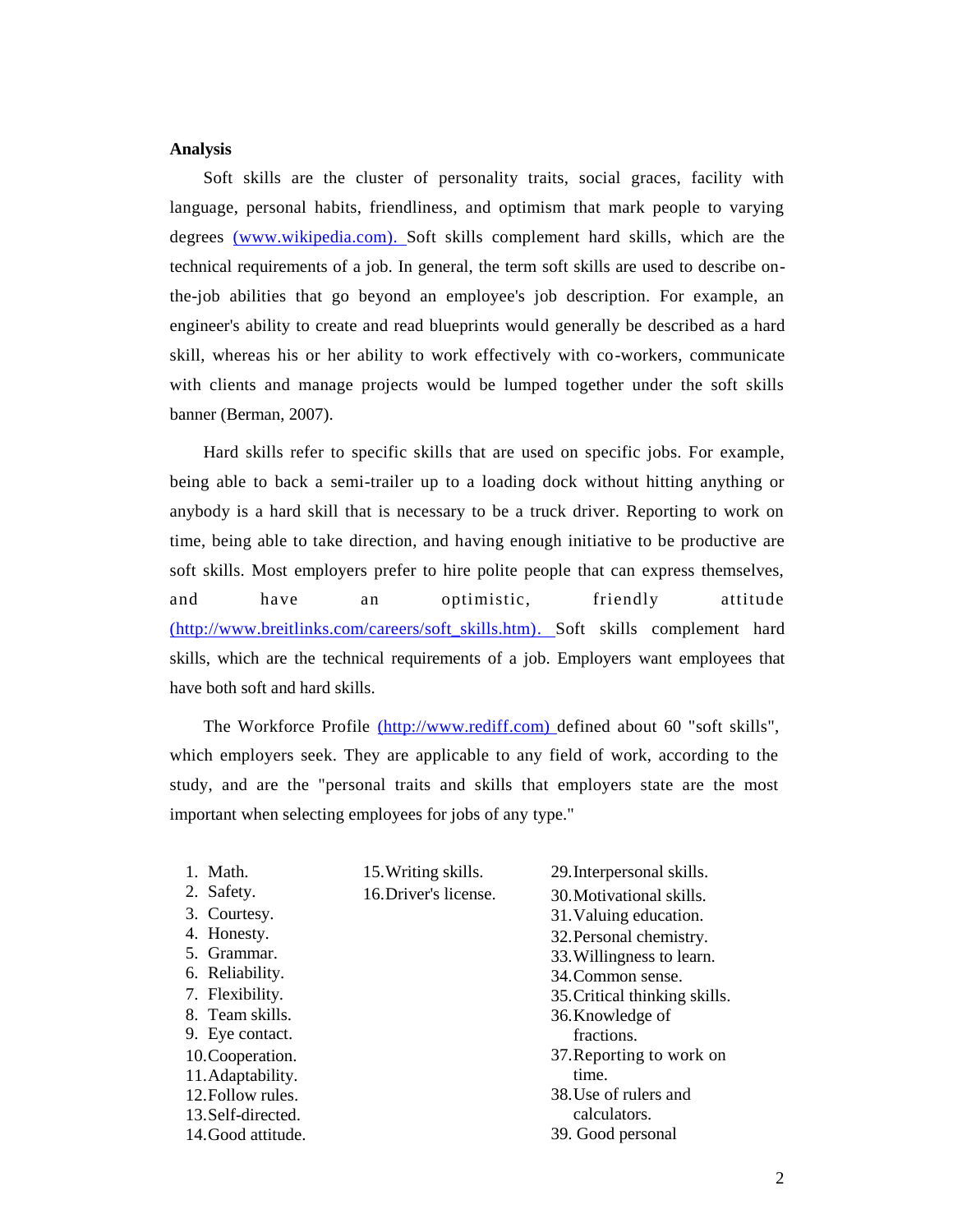48.Awarenes s of how business works. 49.Staying on the job until it is finished. 50.Ability to read and follow instructions . 51.Willingness to work second and third shifts. 52.Caring about seeing the company succeed. 53.Understanding what the world is all about. 54.Ability to listen and document what you have heard. 55.Commitment to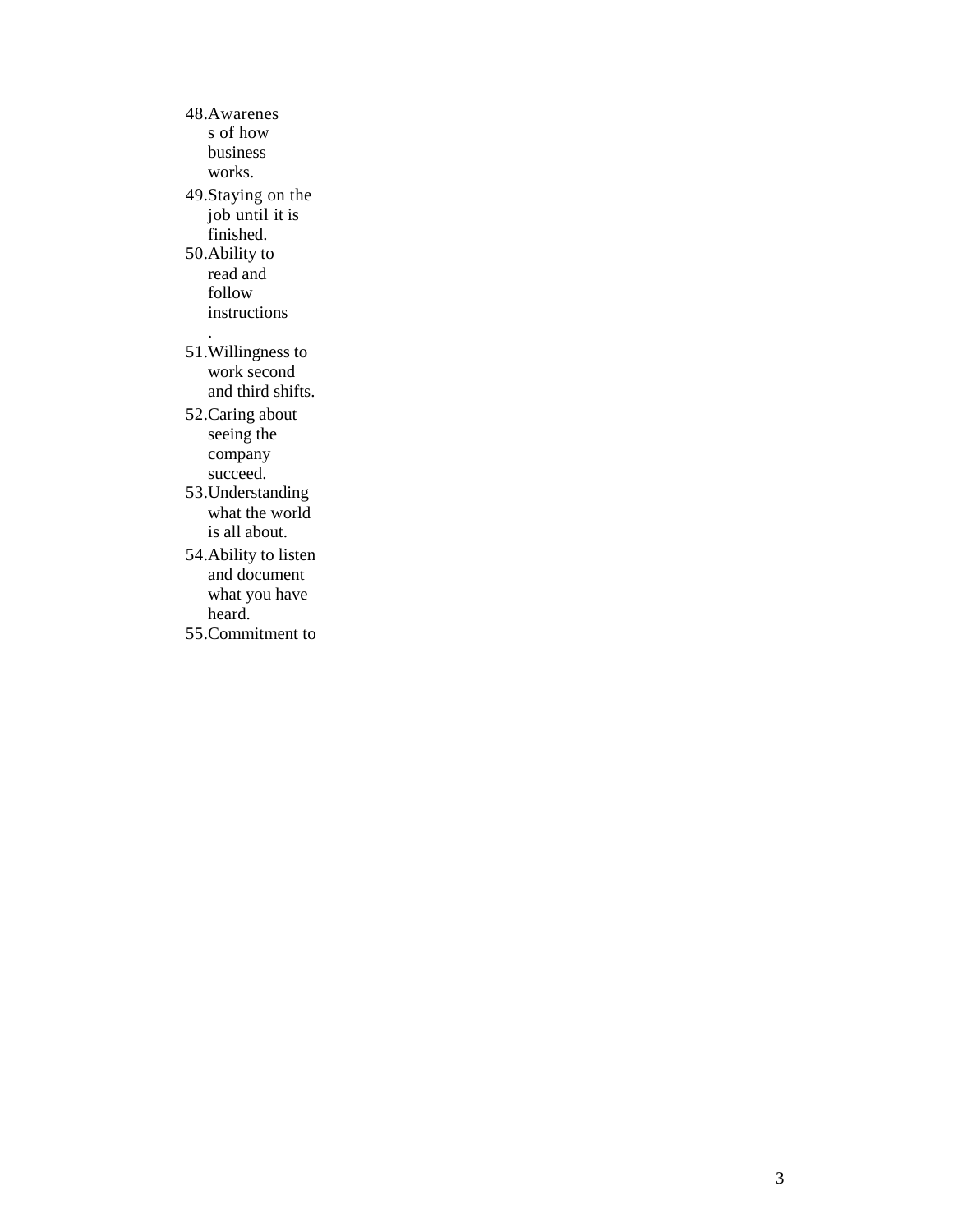| 17. Dependability.      | appearance.               | continued training and       |
|-------------------------|---------------------------|------------------------------|
| 18. Advanced math.      | 40. Wanting to do a       | learning.                    |
| 19. Self-supervising.   | good job.                 | 56. Willingness to take      |
| 20. Good references.    | 41. Basic spelling and    | instruction and              |
| 21. Being drug free.    | grammar.                  | responsibility.              |
| 22. Good attendance.    | 42. Reading and           | 57. Ability to relate to     |
| 23. Personal energy.    | comprehension.            | coworkers in a close         |
| 24. Work experience.    | 43. Ability to follow     | environment.                 |
| 25. Ability to          | regulations.              | 58. Not expecting to become  |
| measure                 | 44. Willingness to be     | a supervisor in the first    |
| 26. Personal integrity. | accountable.              | six months.                  |
| 27. Good work           | 45. Ability to fill out a | 59. Willingness to be a good |
| history.                | job application.          | worker and go beyond         |
| 28. Positive work       | 46. Ability to make       | the traditional eight-hour   |
| ethic.                  | production quotas.        | day.                         |
|                         | 47. Basic                 | 60. Communication skills     |
|                         | manufacturing             | with public, fellow          |
|                         | skills training.          | employees, supervisors,      |
|                         |                           | and customers.               |

The 60 soft skills mentioned can be classified into corporate skills, employability skills and life skills (Phani, 2007). In some parts of the world like in the USA and Australia, soft skills are also known as world skills. Corporate skills are generally CEO level skills, including: political sensitivity, business and commercial awareness, strategic awareness, understanding funding streams and mechanisms, information management, organization and control, team building, communication and persuasion, networking and public relations, and eading change. Employability skills have to be mastered by employable graduates and fresher include communication, team working, leadership, initiative, problem solving, flexibility and enthusiasm. Life skills are related to the head, heart, hands and health, i.e., highly personal and behavioral skills which reflect our personality and naturally help in personality development.

Soft skills play a vital role for professional success; they help one to excel in the workplace and their importance cannot be denied in the age of information and knowledge. Good soft skills -- which are in fact scarce -- in the highly competitive corporate world, will help someone stand out in a milieu of routine job seekers with mediocre skills and talent. The Smyth County Industry Council, a governing body based in the US, conducted a survey recently. The results of the survey were called the Workforce Profile which found "an across-the-board unanimous profile of skills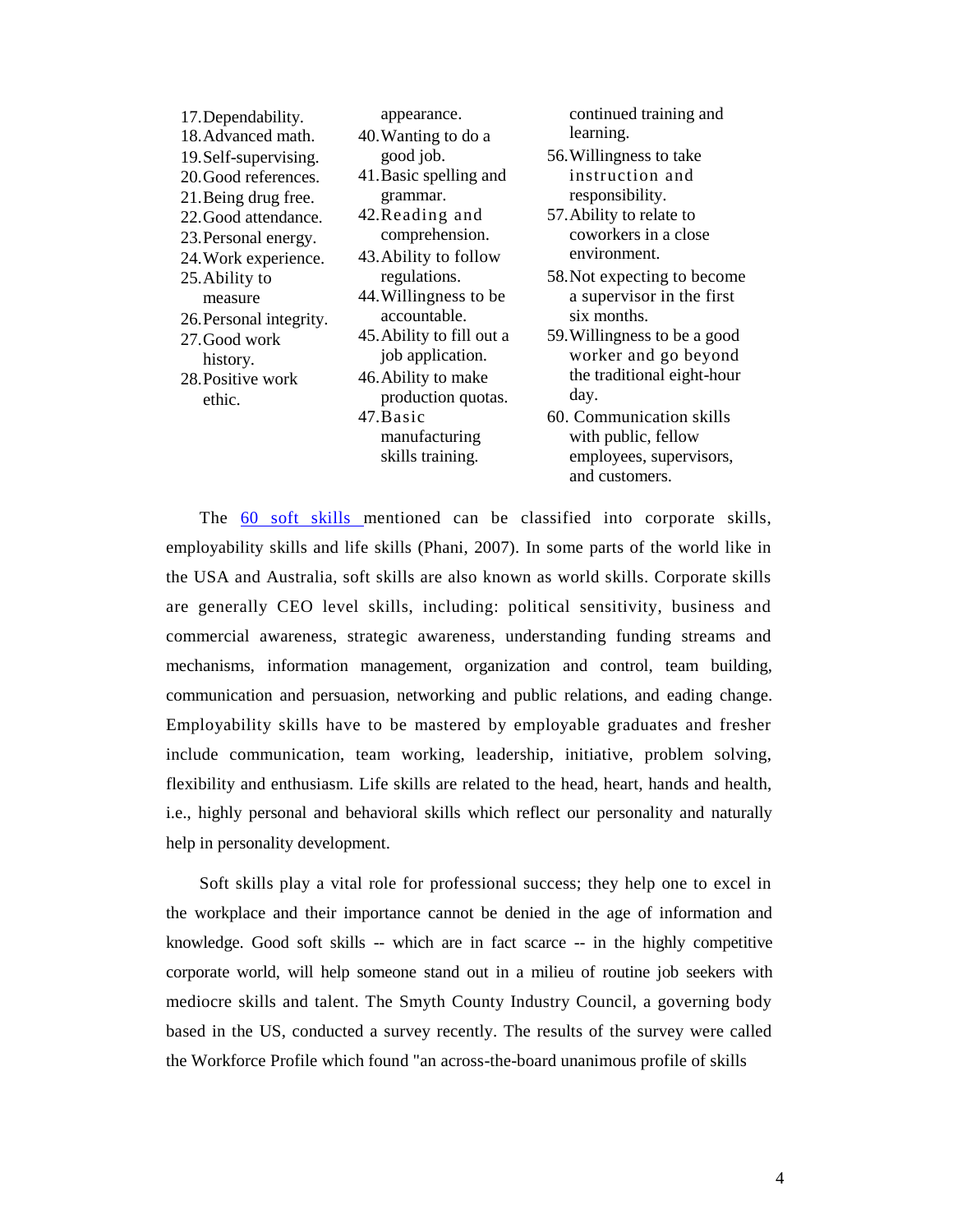and characteristics needed to make a good employee." The people most likely to be hired for available jobs have what employers call soft skills.

Much research shows that soft skills have a contribution to the success of individuals in their work. My research (Wagiran, 2008), showed that honesty, work ethics, responsibility, discipline and the application of safety and work health principles' aspect are main aspects needed when work on industry. Other aspects also are important but in different level of necessity.

Viewed from the aspects of competence, that are hard and soft skills, it seems that a gap on the soft skills is more dominant than that on the hard skill. Because of that, the development of balance between hard skills and soft skills in line with education roles as an effort to give knowledge, skills and values, and thus it can form an individual's self esteem. Individual self esteem includes individual competences which is represented by five things, they are: motivation, traits, self concept, knowledge, and skills (Wood, [et.al.](http://et.al/), 2001:97; in Ghozali, 2004).

Another studies also stated the importance of soft skills in determining an achievement of an individuals. Those studies are: (1) Harvard University, stating that an individual's achievement on career is 80% determined by soft skills and only 20% determined by hard skills; (2) the book entitled *Lesson from the Top* by Neff and Citrin (1999), stating that out of the ten-successful tips of the 50 most successful persons in the United State of America, eight criteria contain soft skills and only two criteria of hard skills; (3) Survey from *National Association of College and Employee (NA CE),* USA (2002), stating that to 457 leaders in USA, about 20 important qualities of successful people, the result showed that 18 of them are soft skills and only two on hard skills; (4) Putri (Vibiznews-Human Resources) stated that: "communication and interpersonal skill are the most important guarantee to success in any professions" [\(www.frieyadie.com.](http://www.frieyadie.com/)html).

In a survey by technology recruiters Robert Half (www.roberthalftechnology .com), they poled 1,400 CIOs. CIOs were asked, *"In which of the following areas do you think your IT staff could most use improvement?"*

|           | Verbal and written communication abilities  15% |  |
|-----------|-------------------------------------------------|--|
|           |                                                 |  |
| $\bullet$ |                                                 |  |
|           |                                                 |  |
|           |                                                 |  |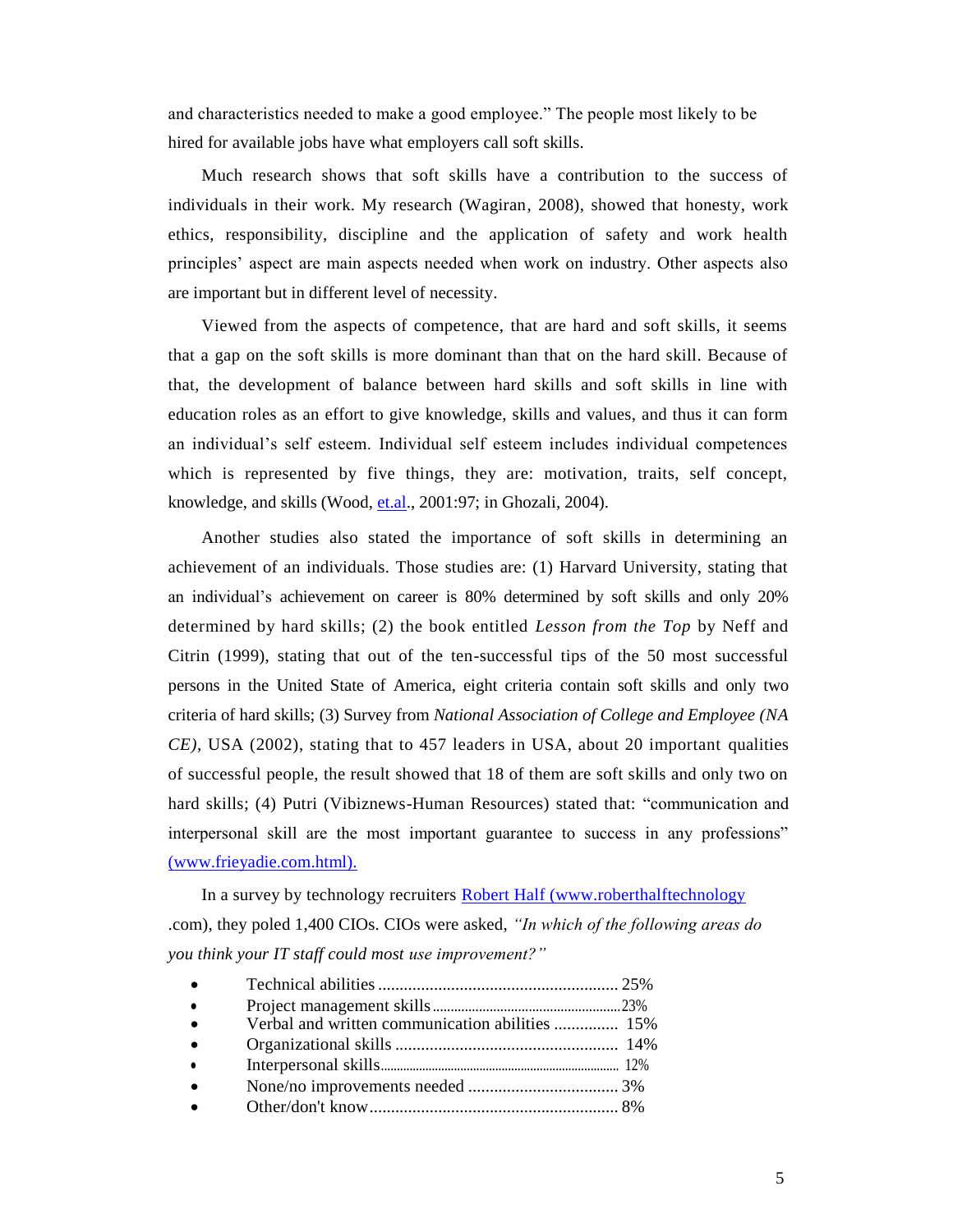While "technical abilities" were ranked first as a single classification, the combination of verbal and written abilities, organizational skills, and interpersonal skills are shown. In other words, those abilities that are typically thought of as *"soft skills," account for 41%* of the areas that need improvement.

The latest research by Kay (2008), show that: knowledge and skills needed in the working of world are: oral communication (80 %), collaboration (94, 4 %), professional/work ethics (93, 8 %), written communication (93, 1 %), and critical thinking/problem solving (93, 1%). Urgently skills in future are: critical thinking (78 %), I.T. (77 %), health & wellness (76 %), collaboration (74 %), innovation (74 %), and personal financial responsibility (72 %).

Accumulation from studies made the education world prepares its graduates not only ready for work but also ready to get successful career wherever they work. Moreover, for Human Resources practitioners, hard skill approach has already left. It is meaningless if students are good in hard skills, but bad in soft skills. It can be viewed from the requirements in job vacancy advertisements that they require soft skills such as team work, communication skills and interpersonal relationship. When hiring new employees, companies prefer to choose those who have high soft skills although their hard skills are lower. The reasons are simple: giving skill training is easier than developing characters. It is common in recruiting employment strategy that to create the Right People-Right Job-Right Performance, human resources practitioners frequently do screening recruitment with "a Recruit for Attitude, Train for Skill" principle.

Various research above shows that soft skills have strategic roles in determining an individual's success in his/her works. Therefore, integration between hard skills and soft skills in preparing employees with various efforts including in formal education should be done. On the contrary, many of education institutions still did not realize that. A research done by Business-Higher Education and The Collegiate Employment Research Institute at Michigan State University [\(www.dbcc.cc.fl.us.](http://www.dbcc.cc.fl.us/)htm) showed responses from managers which stated that students have technique skills but low in "soft skill." Students do not think about preparing for the job market as they enter colleges. They think that the training in résumé writing and interviewing during the spring of their senior years are all that is needed to land a job.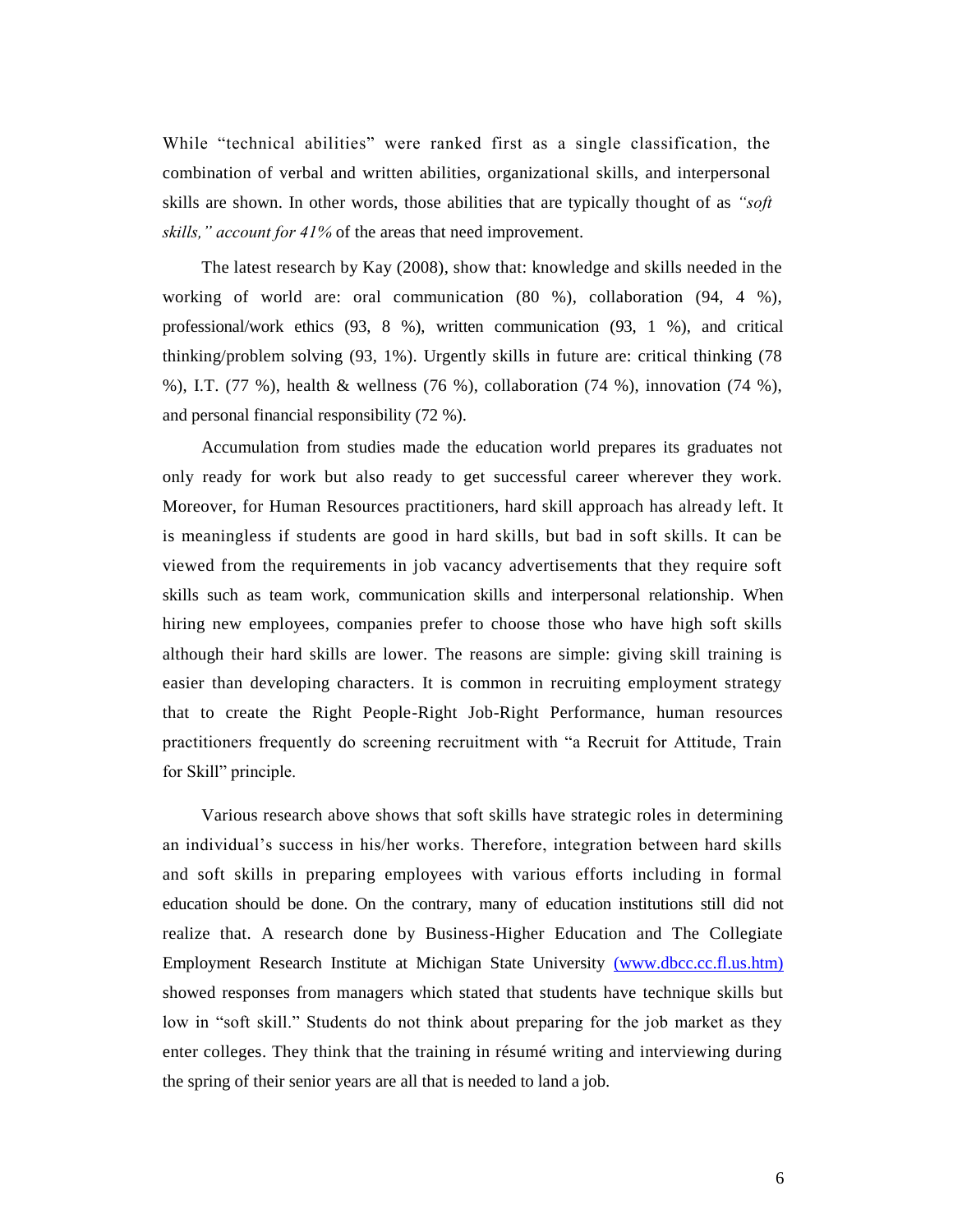*Students tend to think a high GPA and a degree will guarantee career success, but anyone in the work world knows that only skills and character ensure success. The GPA provides s employers with one indication that the student can work hard and manage time well. Students graduating with 3.0 will pass the grade cut-off for most jobs. Some employers want to see a 3.55, but not most. A few even become suspicious when GPA gets beyond the 3.6 range. A corporate recruiter sent me this note:" Our cutoff is 3.0 a 3.2 is really looked at no differently from 3.7.*

The failure to develop professional skills is not only the fault of the students. Unfocused, complex and confusing undergraduate programs share the blame. College curricula are mostly intended to teach knowledge. Unfortunately, "knowledge" is raw data and scholarly opinion, which are often dated and irrelevant. Even without these flaws, accumulating knowledge does not promote a successful career any more than overdosing on vitamins leads to good health.

Soft skill investment to students is important aspect in creating graduates which can compete and succeed on their jobs. In conclusions, the integration pattern studies between hard skills and soft skills are needed in the learning process with various strategies. There are three strategies to integrate hard skills and soft skills. The strategies include: (1) integration of soft skills and hard skills in curriculum planning, (2) integration of soft kills and hard skills in teaching learning process, and (3) integration of soft skills and hard skills in academic culture (see Wagiran, 2009). This paradigm is relevant with the  $21<sup>st</sup>$  Century Student Outcomes and Support System (Partnership for 21st century Skills, 2009) like Fig. 1 below:



Fig. 1 21<sup>st</sup> Century Student Outcomes and Support System

From Fig. 1, skills needed in the work fields are the integration from three aspects: (1) learning and innovation skills (creativity and innovation, critical thinking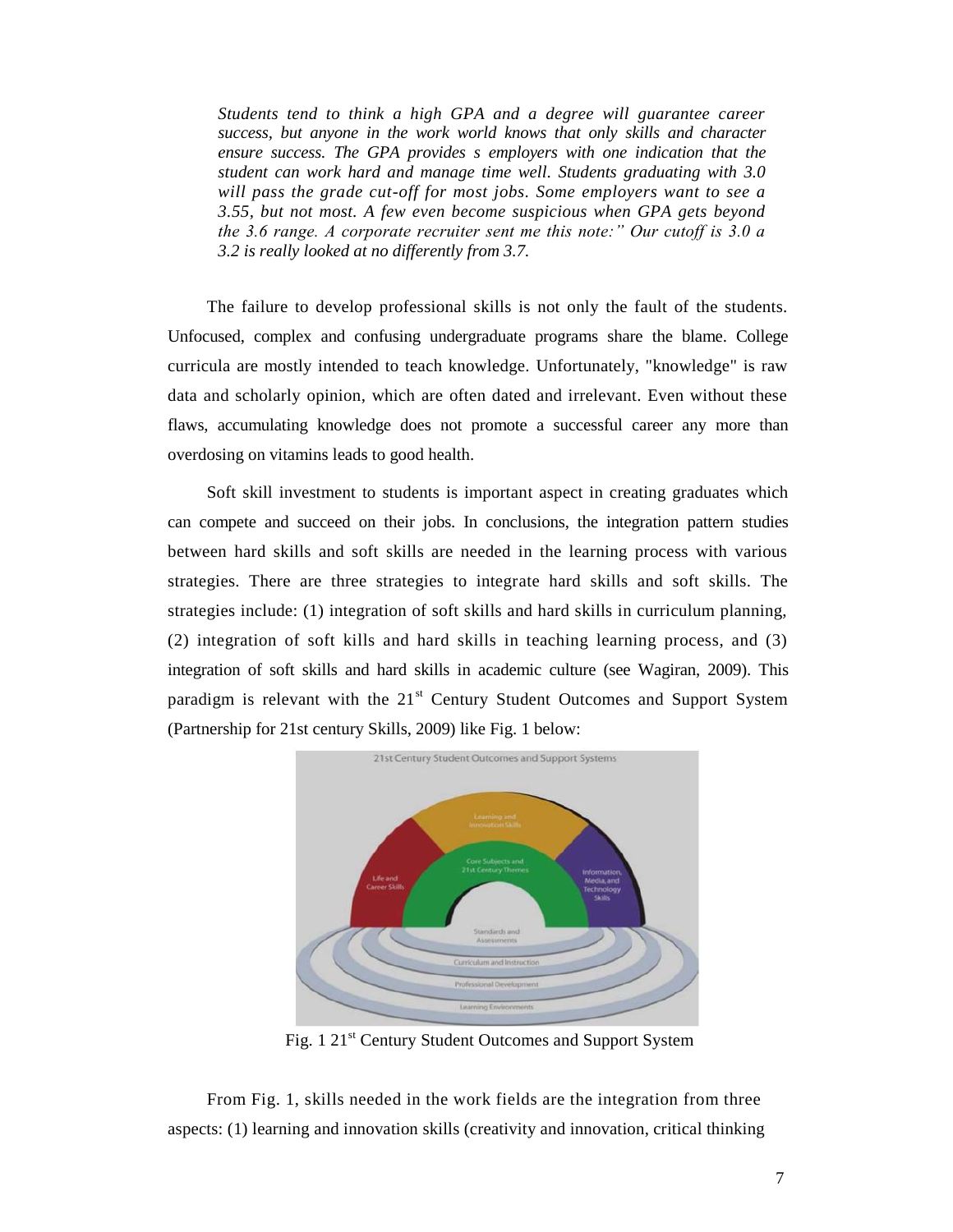and problem solving, communication and collaboration); (2) information, media, and technological skills; and (3) life and career skills (flexible and adaptive, initiative and self-directed, social ability and cross culture, productivity and accountability, leadership and responsibility). The integration of soft skills in one of three models can be an effective strategy to prepare excellent graduates.

# **Conclusion and Implication**

Soft skills have strategic roles in determining an individual's success in his works, but many of education institutions still did not realize that. The integration between hard skills and soft skills in preparing employees with various efforts including in formal education should be done. There are three strategies to integrate the hard skills and soft skills. The strategies included: (1) integration of soft skills and hard skills in curriculum planning, (2) integration of soft kills and hard skills in teaching learning process, and (3) integration of soft skills and hard skills in the organizational or academic culture.

### **Bibliography**

**,***Employability skills. Availabel at[: http://www.breitlinks.com](http://www.breitlinks.com/) /careers/soft skills.htm.* Accessed on March, 3rd 2008 , *Soft skills for technologists and technical managers! . Availabel at: www.stcerri.com.htm.* Accessed on March, 3rd 2008 , *Soft skills training and certification.* Availabel at: *[www.dbcc.fl.us.](http://www.dbcc.fl.us/)htm.* Accessed on March, 3rd 2008 ,Soft skills training. *Availabel at[: http://www.leadingconcepts.com](http://www.leadingconcepts.com/) /soft \_skills\_training.html.* Accessed on March, 3<sup>r</sup> <sup>d</sup>2008

50ft skills. Available at: [www.wikipedia.com.](http://www.wikipedia.com/) Accessed on March, 3rd

2008

- Berman, R. *Building "Soft skills" Availabel at: [http://www.sfgate.com/cgi](http://www.sfgate.com/cgi-bin/article)[bin/article.](http://www.sfgate.com/cgi-bin/article) cgi?f=/g/a/2007/08/12/JOBSBerman12.DTL.* Accessed on March, 3rd 2008
- Ghozali, A.(2004). *Studi peranan pendidikan terhadap pertumbuhan ekonomi* Jakarta: Balitbang Departemen Pendidikan Nasional
- Heri Kuswara. *Apapun mata kuliah yang diasuh berikan muatan soft skills didalamnya.* Available at: [www.frieyadji.com.](http://www.frieyadji.com/)htm accessed on March, 3rd 2008
- Ken, Kay (2008) "Preparing every child for the 21st century". *APEC EdNet – Xi'an Symposium Xi 'an China,* January 17.